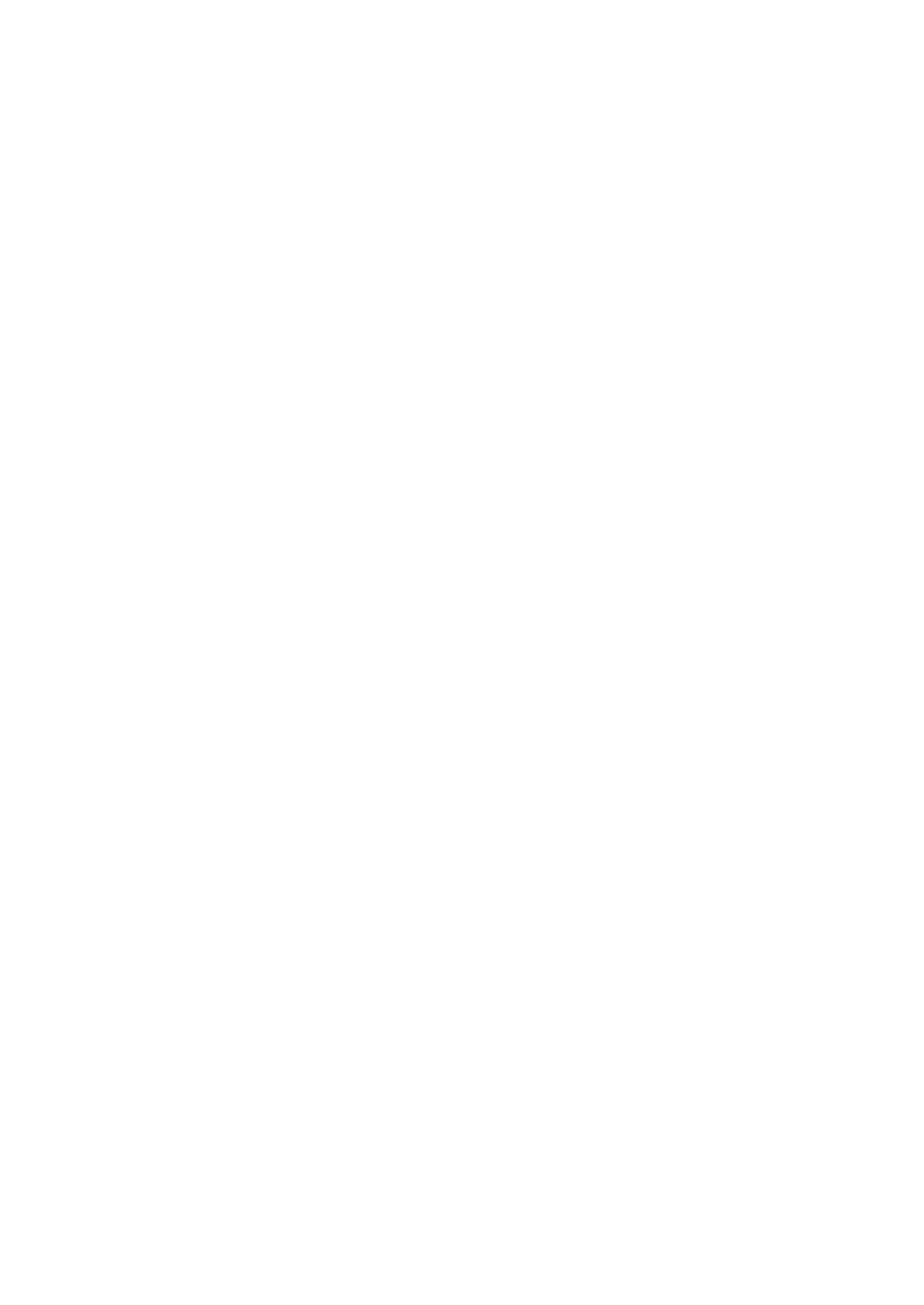## **ANNEX**

# **PASSENGER FERRY SECURITY**

### 1 INTRODUCTION

1.1 MSC Circular 443 supported security measures for passenger ships engaged on international voyages of 24 hours or more. Based on the views expressed by Member Governments during the IMO Ferry Security Seminar held in November 1993, MSC 63 agreed with the proposal by the UK that IMO should consider the recommendation of similar voluntary measures for international passenger ferries and ports. It was further agreed that any measures to be considered should be based on the following key points:

- 1.1.1 any measures and procedures implemented by Member Governments would be voluntary and should reflect the local current assessment of the likely threat together with local conditions and circumstances.
- 1.1.2 the need to apply these measures to the carriage of vehic les and other matters particular to ferry traffic.
- 1.1.3 that Member Governments should where appropriate, utilising the framework of IMO circulars, produce cohesive measures covering their international ferry routes which are complementary to other Member Governments' measures; thereby avoiding conflicting demands being placed on ferry operators.
- 1.1.4 that within the framework of the above principles, Member Governments should, if possible, seek to harmonise their measures in order to reduce the number of differing requirements laid on ferry operators who serve ports in several States.

1.2 MSC 63 established a Correspondence Group to consider and recommend appropriate measures. It is the view of the Correspondence Group that in order to encompass these key principles any security recommendations for passenger ferries and ports made to MSC should be on the basis that:

- 1.2.1 security provisions put in place by Member Governments for ferries and ferry ports should not depart from the basic principles and general provisions established by IMO for cruise ships and ports in MSC/Circ.443.
- 1.2.2 to avoid conflicting demands being placed on ferry operators serving ports in several countries, and to enable the effective harmonisation of Member Governments security measures, this should ideally be achieved by means of a memorandum of understanding or some other form of cooperative or bi-lateral agreement between the relevant States.

### 2 SCOPE OF MEASURES

2.1 The measures in this document are for consideration primarily in respect of passenger ferries operating on international routes and the ports serving those routes. However, the measures may also be applied to international freight ferry operations depending on the requirements of individual Member Governments.

### 3 DEFINITIONS AND REFERENCES

I:\CIRC\MSC\754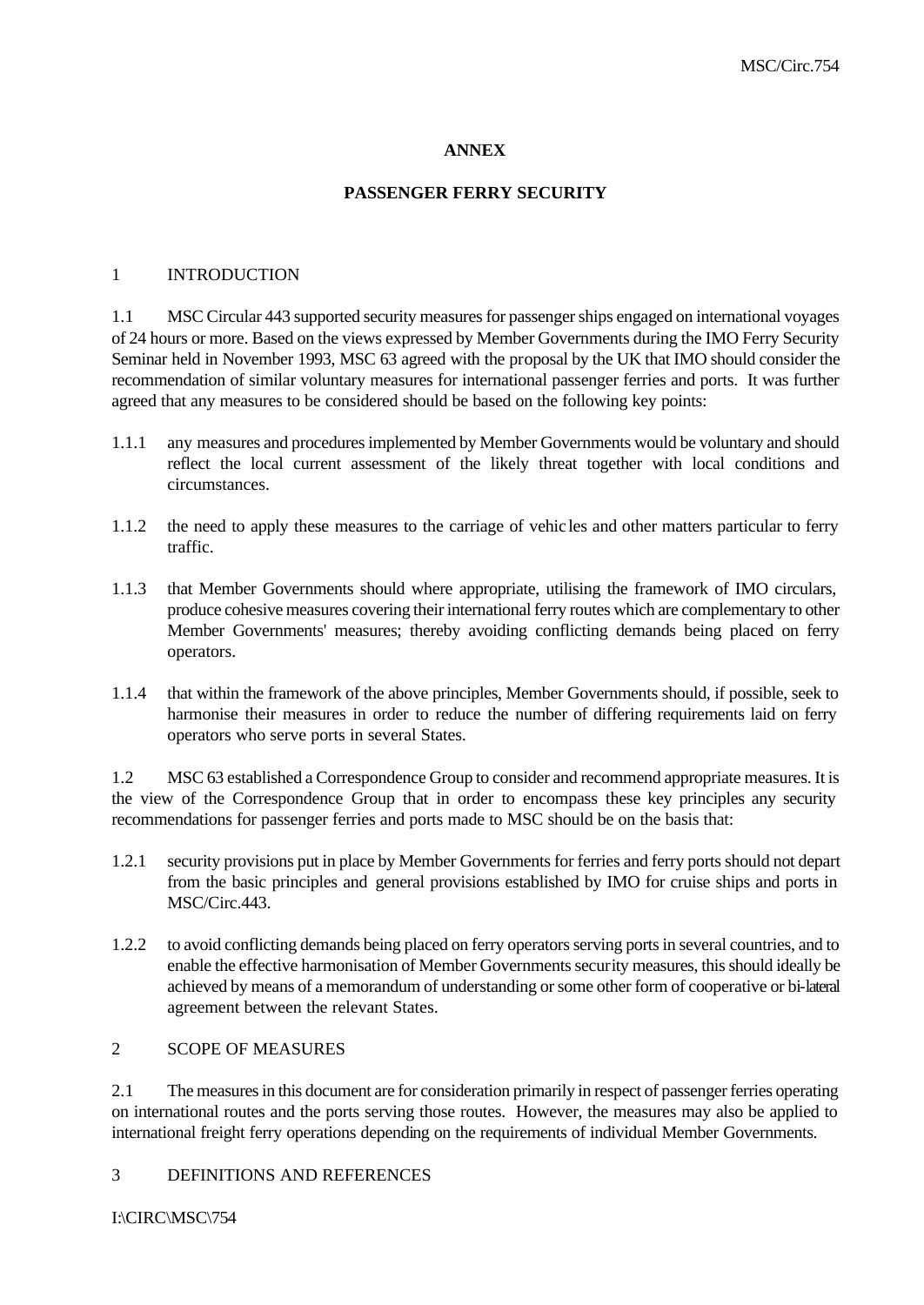3.1 For the purpose of these measures the definitions provided in MSC/Circ.443 (MSC 53/24, annex 14) will apply. The measures outlined in this document should be read in conjunction with the security measures and procedures detailed in MSC/Circ.443.

# 4 LEVELS OF THREAT

4.1 As part of bi-lateral agreements Member Governments may wish to agree a system of threat level notification covering background, moderate and high levels of threat and the security measures each considers appropriate to these levels.

5 APPLICATION OF MEASURES

5.1 Member Governments may wish to consider whether existing national legislation, regulations and guidance require review to enable the implementation of security measures as a result of this document, or bilateral agreements with other Governments. It is desirable that there should be appropriate legislation or regulations which, *inter alia,* could provide penalties for persons committing unlawful acts against passengers or crews on board ships.

5.2 Member Governments should identify a national authority to coordinate and monitor the implementation of security measures. The designated authority should coordinate with other relevant domestic agencies to ensure that specific roles and functions of other agencies and departments are agreed and implemented. Details of the national authority so identified should be notified to the Secretary-General of IMO who should make available such details to other Member States on request.

5.3 Member Governments should keep each other fully informed of any information relevant to the implementation of security measures on passenger ferry routes and sufficient to allow both parties to consider the form of any bi-lateral security agreements, also advising their ferry and port operators where appropriate. This will apply in particular to information on the local assessment of threat which a Member Government considers may justify enhanced security measures at the other end of a route. Member Governments should consult each other with an intention of agreeing the level of threat on a passenger ferry route and the specific measures to be implemented.

5.4 In the process of implementing security measures, all efforts should be made to avoid undue interference with passenger services and take into account applicable international conventions.

5.5 The need to apply these security measures to the carriage of vehicles is likely to require an increased emphasis in the role of the port facility authority, particularly in the provision of facilities and resources for higher threat level measures such as searching. In addition the control of vehicle traffic and its security screening at higher threat levels, will need to be considered in port facility security plans, contingency planning and the training of security staff.

5.6 In accordance with the general principles of protective security described in MSC/Circ.443 certain measures will be necessary to provide a basic "background" level of protection for passenger ferry services. These measures are:

5.6.1 **The appointment of port facility security officers and ship security officers**. International passenger ferries and ferry ports should have responsible persons appointed and trained to perform the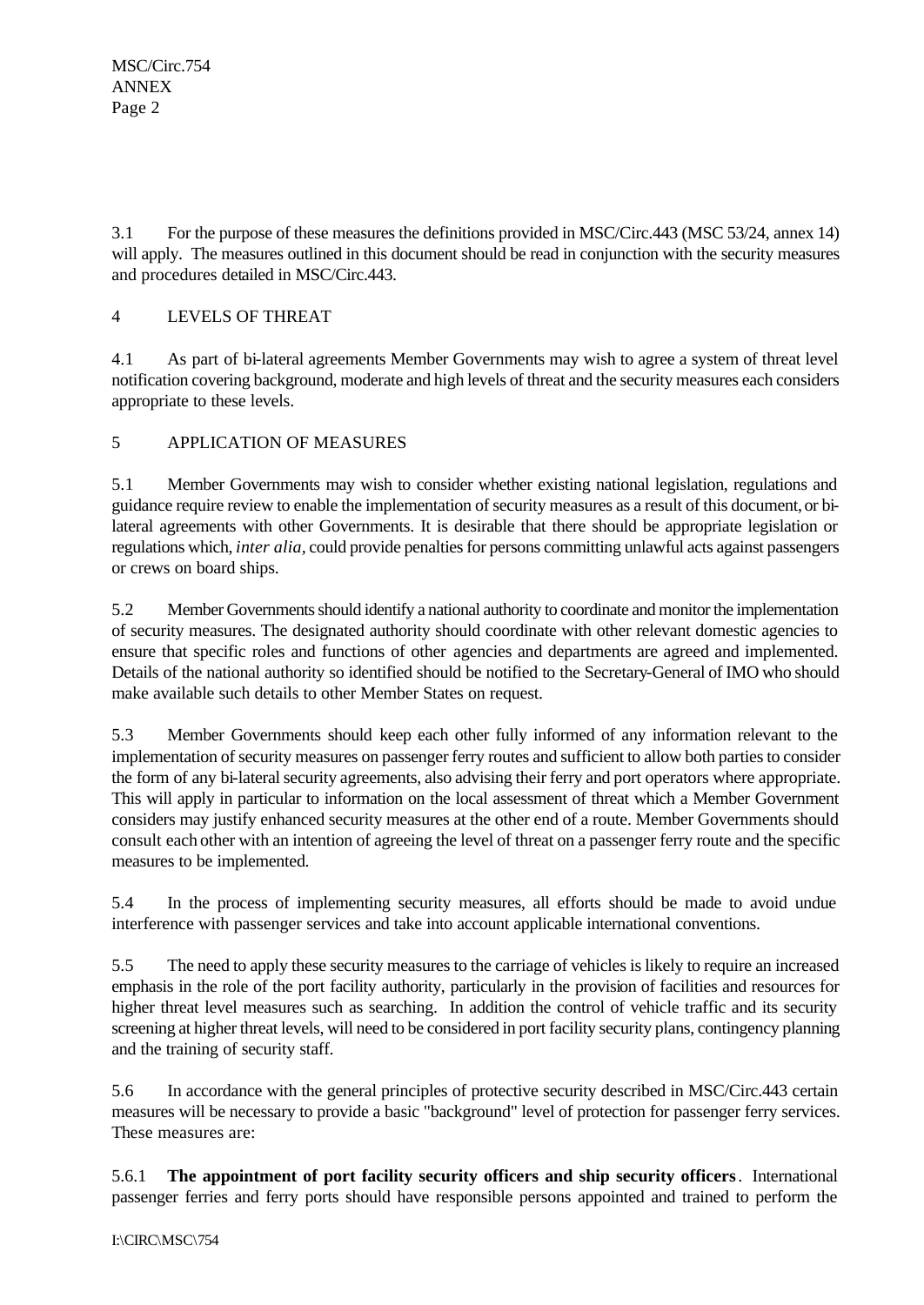appropriate security duties outlined in MSC/Circ.443.

5.6.2 **Contingency plans.** Port facility and ship security plans should be developed allowing for a greater level of security measures in response to an increased threat and action in the event of specific emergency situations.

5.6.3 **Provision of information.** Arrangements should be put in hand whereby ports and shipping companies are required to provide the national authorities responsible for maritime security, with information concerning passenger ferry services, and the names and contact details of port facility and ship security officers and their deputies.

5.6.4 **Control of embarkations and disembarkations**. Movements of passengers and their baggage should be properly controlled to prevent unauthorised access to ships from the port area, and to minimise the risk of unauthorised weapons or explosives being carried aboard. Passengers should also be prevented from leaving a ship after embarkation without a valid reason.

5.6.5 **Security Liaison Committees.** Committees should be established to include port facility security officers, shipping company and government control authority representatives and other relevant persons, to coordinate security measures and contingency planning in passenger ferry ports.

5.6.6 **Liaison to limit terrorists using ferries to move arms etc.** Ships as a means of transport, can be used as an innocent conduit for the movement of arms consignments etc for terrorist groups. Although such consignments may pose little or no immediate threat to the ferry or its passengers, Member Governments should work with ferry operators to identify ways to minimise such traffic.

5.7 For heightened threat levels the following on-scene security measures should be considered, as appropriate to local conditions and circumstances, and where appropriate forming part of any bi-lateral agreement between Member States:

5.7.1 **Restricted areas.** The establishment of restricted areas around foot and vehicle passenger areas and ships berths allows much greater control to be exercised over access. Restricted areas should be clearly defined and where necessary effectively secured by means of security barriers and/or personnel, which may be supported by security lighting, CCTV alarms and any other appropriate means of access control.

5.7.2 **Access control and identification.** Persons and their property, before being allowed to pass beyond access points, should be subject to routine inspection and monitoring, or both. Reconciliation of passengers and their baggage should be considered. At higher threat levels an effective pass system should be introduced to identify more easily authorised personnel whose duties require them to pass through access points. Passengers should be allowed through recognised channels only and subject to security controls. Access to the ship should also be closely controlled. Crew members should carry photopasses and the identity of visitors should be closely checked.

5.7.3 **Searching/screening of passengers, their vehicles and baggage etc**. All items to be taken aboard passenger ferries should be subject to inspection, at a level appropriate to the risk of unlawful acts against passengers and crew aboard ships. At higher threat levels security searching/screening should be at increasing levels of intensity and sufficient resources of trained staff, equipment and facilities must be available.